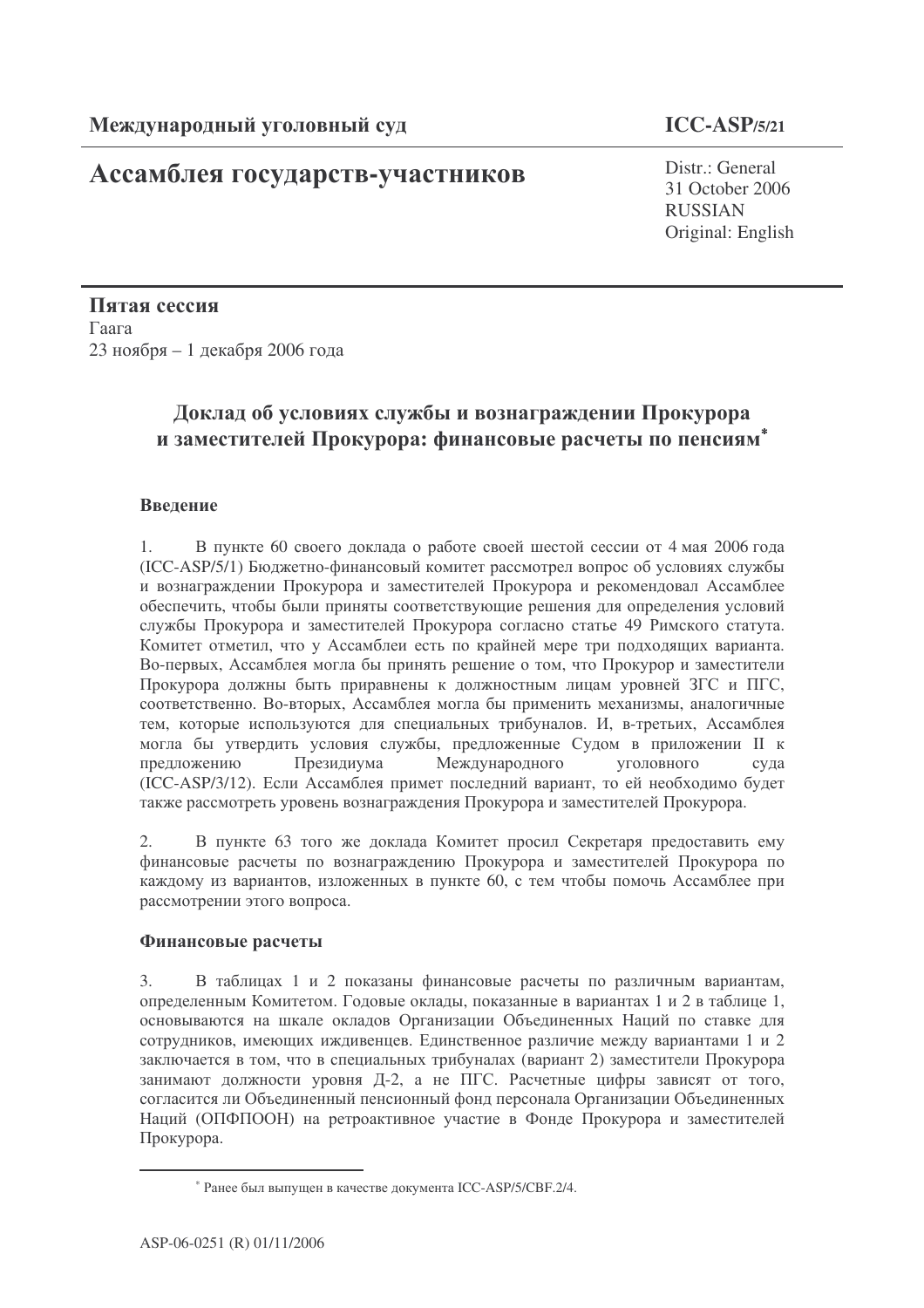$4.$ С Фондом был установлен контакт по этому вопросу, и он сообщил, что его позиция является следующей:

- Международный уголовный суд (МУС) стал организацией членом  $\alpha$ a ОПФПООН с 1 января 2004 года. Таким образом, его штатные сотрудники, работающие по контрактам продолжительностью не менее шести месяцев, стали участниками ОПФПООН с 1 января 2004 года или с даты их назначения на работу в МУС в зависимости от того, что имело место позднее. Была достигнута особая договоренность относительно ретроактивного участия в ОПФПООН небольшой группы сотрудников, работавших в МУС по контрактам до 1 января 2004 года, без представления со стороны организации - члена ОПФПООН. Лица, в настоящее время выполняющие функции прокуроров и заместителей прокуроров, независимо от конкретных уровней их должностей, могут стать участниками Фонда, если только согласно специальным положениям их контракта с МУС они не были недвусмысленно исключены из числа сотрудников, которым разрешается такое участие (статья 21 (а) Положений ОПФПООН). Любой период, в течение которого участие в Фонде было исключено, не может быть восстановлен или признан действительным,  $\overline{M}$ если когда соответствующее лицо становится участником ОПФПООН.
- $<sub>b</sub>$ </sub> Основания, по которым контракты с лицами, выполняющими функции Прокурора или заместителей Прокурора, не могли бы быть в любой момент изменены администрацией МУС, с тем чтобы они могли являться членами Фонда в течение будущего срока своей службы в МУС, отсутствуют. Однако срок их предыдущей службы не может быть признан действительным. Единственным способом в данном случае является следующий: МУС мог бы просить Совет ОПФПООН о том, чтобы, памятуя о факторах неопределенности, действовавших в период учреждения организации. Пенсионный фонд исправил административное решение МУС относительно исключения этих сотрудников из числа лиц, имеющих право участвовать в ОПФПООН, при том условии, что МУС возьмет на себя все дополнительные актуарные расходы, которые понесет Фонд (включая суммы вознаграждения актуария-консультанта Фонла  $3a$ подготовку необходимых расчетов на индивидуальной основе)».

В соответствии с пунктом 4 b. и независимо от других соображений, не 5. относящихся к расчетам (таких, как положения статьи 49 Римского статута), или сопоставления преимуществ Суд провел предварительные расчеты возможных расходов Суда в том случае, если Прокурор или заместитель Прокурора ретроактивно станут участниками Фонда. Эти расчеты являются приблизительными и не учитывают актуарных расчетов, упомянутых Фондом и приведенных в таблице 2 ниже. В таблице содержатся также оценочные расходы Суда на ретроактивную выплату пенсионных пособий по каждому варианту, показанному в таблице 1.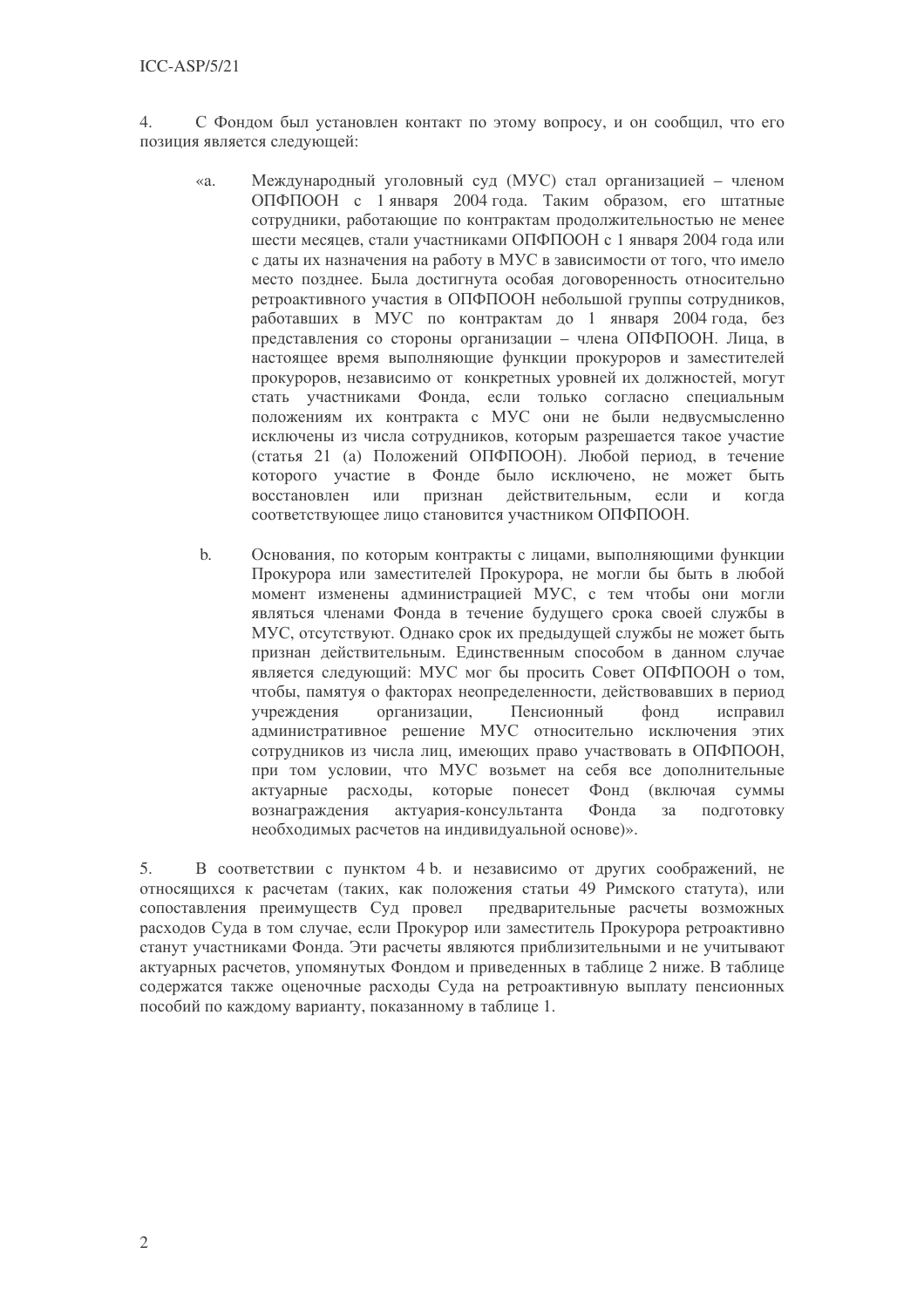|                                                                              | Годовой              | Годовой взнос            | Примерные                       |  |
|------------------------------------------------------------------------------|----------------------|--------------------------|---------------------------------|--|
|                                                                              | оклад                | участника для            | ежегодные расходы               |  |
|                                                                              |                      | выплаты пенсий и         | МУС на выплату                  |  |
|                                                                              |                      | пособий в случае         | пенсий и пособий в              |  |
|                                                                              |                      | смерти и<br>инвалидности | случае смерти и<br>инвалидности |  |
|                                                                              |                      |                          |                                 |  |
| Вариант 1: приравнивание<br>к уровням ЗГС и ПГС                              |                      |                          |                                 |  |
| Прокурор (ЗГС)                                                               | 146.852 <sup>1</sup> | 15 7 55                  | 31 510                          |  |
| Заместители Прокурора (ПГС)                                                  | 134691 <sup>1</sup>  | 14 5 6 2                 | 29 124                          |  |
| Вариант 2: по аналогии со<br>специальными трибуналами                        |                      |                          |                                 |  |
| Прокурор (ЗГС)                                                               | 146852 <sup>1</sup>  | 15 755                   | 31 510                          |  |
| Заместители Прокурора (Д-2)                                                  | $119315^2$           | 12 9 34                  | 25 868                          |  |
| Вариант 3(а): применение<br>приложения II к документу<br><b>ICC-ASP/3/12</b> |                      |                          |                                 |  |
| Прокурор                                                                     | 150 000              |                          | 140000 <sup>3</sup>             |  |
| Заместители Прокурора                                                        | 135 000              |                          | 110 000                         |  |
| Вариант 3(b): по аналогии<br>с судьями                                       |                      |                          |                                 |  |
| Прокурор                                                                     | 180 000              | $\overline{a}$           | 155 560                         |  |
| Заместители Прокурора                                                        | 135 000              |                          | 110 000                         |  |

Таблица 1. Финансовые расчеты по различным вариантам условий службы и вознаграждения Прокурора и заместителей Прокурора (в евро)

<sup>&</sup>lt;sup>1</sup> На основе шкалы окладов Организации Объединенных Наций для сотрудников, имеющих иждивенцев, с учетом корректива по месту службы Организации Объединенных Наций и по валютным курсам на июнь 2006 года.

 $^2$  На основе шкалы окладов Организации Объединенных Наций для сотрудников уровня Д-2 (IV) (средний уровень), имеющих иждивенцев, с учетом корректива по месту службы Организации Объединенных Наций и по валютным курсам на июнь 2006 года.

 $^3$  На основе оценочных актуарных показателей компании «Эрнст & Янг».